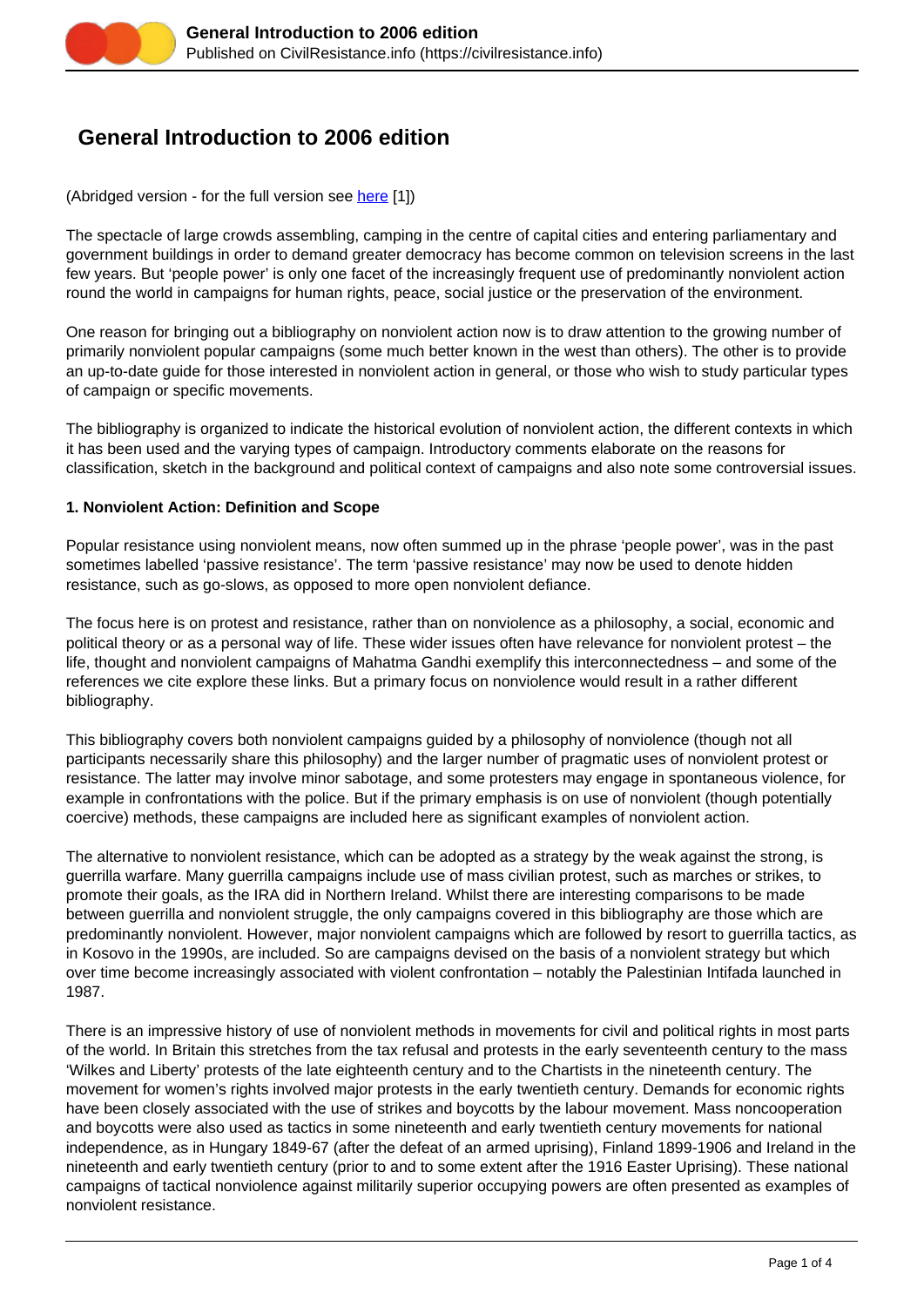

Nonviolent action as a deliberate political strategy received greater prominence with the impact of Gandhi's campaigns in South Africa from 1894-1914 (mass civil disobedience to protest against the discrimination against Indians was launched in 1906) and his role in the Indian independence movement from 1917 to 1947. Gandhi was influenced by earlier theorists and practitioners of nonviolent resistance and civil disobedience, such as Thoreau and, particularly, Tolstoy. But he developed a much more comprehensive and sophisticated philosophy of nonviolence and its political implications.

His campaigns also gave nonviolent methods much greater credibility, although many have argued that his success depended on the nature of his opponents. Debate about the potential for resisting a totally ruthless regime continues. But the possibility of using nonviolent resistance even against a totalitarian regime was demonstrated in parts of occupied Europe during World War II, especially in Norway and Denmark.

Despite the importance of the historical legacy of nonviolent action and developments in the first half of the twentieth century, this bibliography focuses almost entirely on campaigns launched since 1945. To include all the historical material would make this book unmanageably large and expensive. Historical case studies have also been well covered in earlier bibliographies. But for the guidance of those unfamiliar with the literature on nonviolent action, we have included an introductory section, which lists some classic works on nonviolent action and quite a few more recent studies, many of which do cite earlier historical examples and include bibliographical references. Some of this literature illustrates or examines the distinction between Gandhian satyagraha (sometimes translated as 'truth force'), in which moral elements are central, and more pragmatic political and strategic interpretations of nonviolence emphasized by Gene Sharp.

Secondly, it is impossible to ignore the absolutely central role played by Gandhi in developing the theory of nonviolent resistance and in influencing later campaigns. So, although Gandhi's major resistance campaigns occurred before 1945, we have included a sub-section of introductory literature on Gandhian thought and action.

One outcome of the increasing awareness of the potential of mass nonviolent action has been a growing literature on the possibility of nonviolent (or civilian) resistance as a basis for a defence policy. This literature covers examples of earlier campaigns, notably World War II resistance to Nazi Germany, and also introduces the strategic debate.

Although most earlier examples of nonviolent protest took place within nation states, there has been a growing tendency towards transnational action (exemplified in many recent social movements). Activists committed to nonviolence have also increasingly explored the possibility of organized intervention to express solidarity and offer aid and publicity to those struggling against draconian regimes or a particular threat. A number of comparative studies of different types of nonviolent intervention are included.

## **2. Nonviolent Methods: Achievements and Limits**

Some campaigns of nonviolent resistance have had positive results – for example the use of people power in the Philippines in 1986. But others, like some violent campaigns, have failed to achieve their goals for a range of reasons. These 'failures' may however have featured significant examples of nonviolent action and are still instructive. Success is also often hard to define: campaigns may achieve immediate goals but fail to alter the wider context. The US Civil Rights Movement, for example, contributed to ending official segregation in the Deep South, but did not fundamentally change the economic and social discrimination suffered by African Americans. Even if campaigns can claim victory, it may be partially attributable to the wider political and economic context – as was true of the demonstrations of people power in Central and Eastern Europe in 1989. In general campaigns which count as successful have been better covered by the literature, but success is not a criterion for inclusion in this bibliography.

Campaigns which use nonviolent methods (especially if the great majority adopt them for purely tactical reasons) do not guarantee that a spirit of nonviolence will obtain once the cause is won. The decolonization of the Indian subcontinent, with the massacres arising out of partition to create a separate Muslim Pakistan, and the increasing corruption associated with Congress Party rule, illustrate this point dramatically. Gandhi's anguish in 1947-48 about the massacres, which he did his utmost to stop, and his doubts about future Congress Party rule, underline the problems of political victory not accompanied by wider social and attitudinal change.

Indeed, tactical nonviolence does not necessarily mean that the goals are 'nonviolent' in a broader sense. The great majority of the campaigns covered have been undertaken by those suffering oppression, injustice or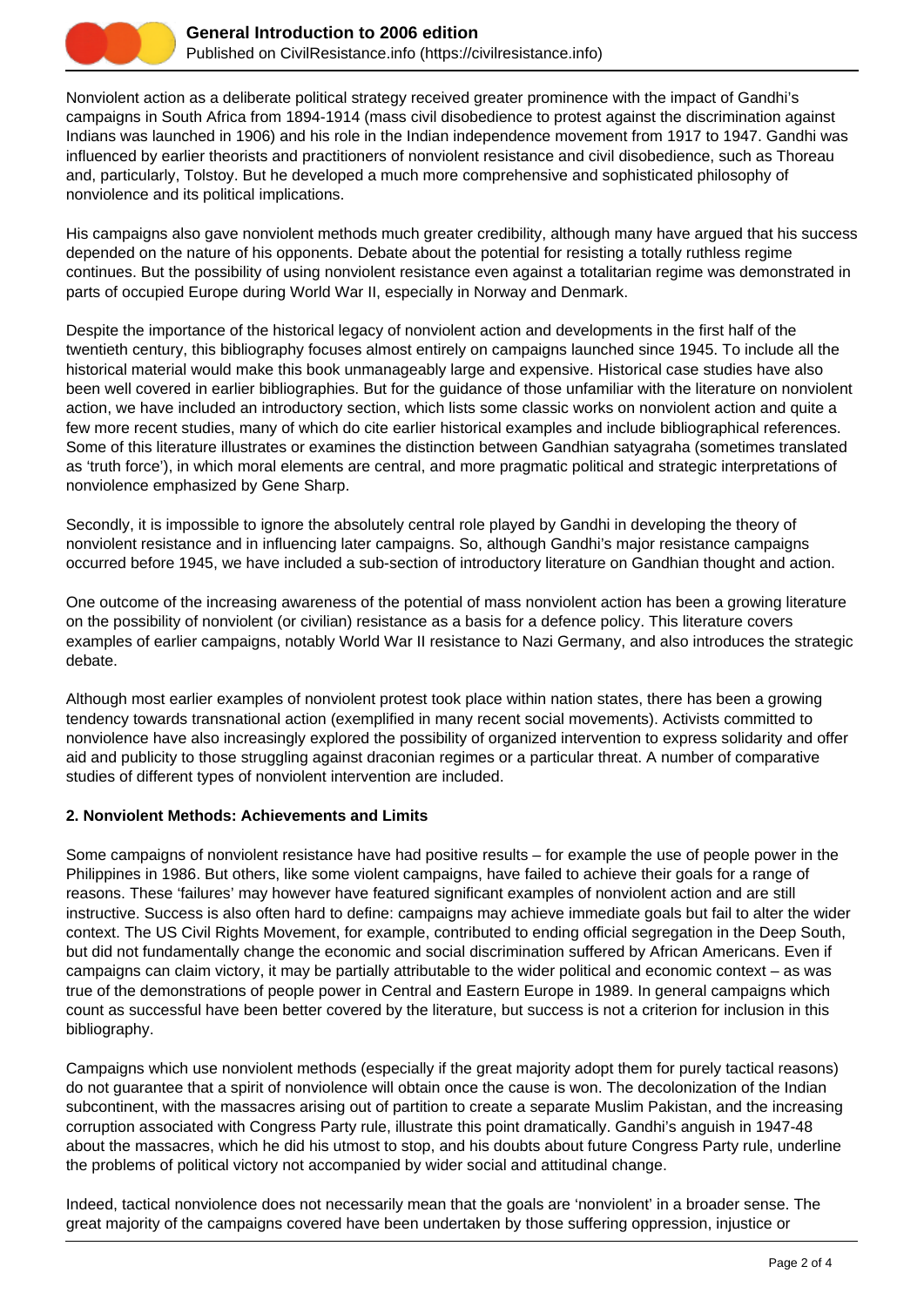

discrimination. But nonviolent methods can be, and have been, used by groups supporting what liberals and the left regard as illiberal or right wing causes – two obvious examples are the Protestant workers' strike in Northern Ireland to overthrow power sharing with Catholics, and the truckers' strike against nationalization which immobilized Chile under Allende before the military coup. Where large sections of the population engage in major protest it suggests that there are serious political questions to be addressed, though there may also be apparently irreconcilable conflicts of interests or ideology.

'People power' can also be seen as a challenge to constitutional legitimacy, and it becomes especially problematic if there are two ideologically divided 'peoples' within a state, as the mass opposing demonstrations in the Ukraine in 2004/2005 and in Lebanon in early 2005 suggested. On the other hand, popular action, despite risks that it will lead to violence, is infinitely preferable to an immediate resort to the gun. Popular protest may also reveal basic conflicts and popular discontents, which cannot always be suppressed or satisfactorily resolved by political deals at an elite level.

Some recent nonviolent campaigns have also raised questions about intervention by external governments and divided those on the left – for example the protests against election results (which demonstrators claim were rigged) in Georgia and the Ukraine have been seen as inspired by the USA, countering Russian influence on the existing governments. But few campaigns are wholly insulated from external influences – and opponents frequently allege external manipulation. So although it is important both for participants and observers to be aware of the interests and possible role of external states or parties, possible external intervention is not a sufficient reason to discount mass popular demonstrations. Although external government agencies may be able to fund and encourage protest, widespread involvement suggests genuine and deep popular grievances. There is an obvious contrast here with an elite military coup d'etat. We have therefore included all examples which reasonably count as nonviolent direct action in this bibliography.

## **3. Other Aspects of Nonviolence and this Bibliography**

Nonviolence as a principle suggests an important role for reconciliation between hostile groups. But sometimes there appears to be a conflict between demands for rights or social justice and the aim of overcoming antagonism between different racial, ethnic or religious groups, since resistance can (at least in the short term) intensify hatreds and result in violence. The civil rights campaigns by African Americans in the USA and Catholics in Northern Ireland prompted this kind of debate (Martin Luther King had to respond to many prominent critics), and illustrated how protest can lead to polarization. The titles listed under these campaigns do cover some of these debates. But forms of nonviolent protest can also be used to intervene between antagonistic communities, as the Peace People in Northern Ireland illustrate. Studies of nonviolent intervention quite often include both 'partisan' and 'nonpartisan' initiatives. Reconciliation therefore features in this bibliography where it is linked to nonviolent action.

One important facet of Gandhi's nonviolent campaigns was the development of a constructive programme – the creation of alternative economic, social and sometimes political institutions. Gandhi's emphasis suggested a conscious attempt to devise a nonviolent form of society free from inequality and coercion. But the logic of resistance quite often leads to a movement promoting alternative institutions. The Kosovan Albanian resistance to Serb domination and exclusion of Albanians from mainstream life in the 1980s-90s led to the creation of independent universities and forms of self-government. Moreover, some types of direct protest encourage constructive alternatives which may include an emphasis on democratic involvement: boycotts suggest the need for alternative goods or institutions; sit-in strikes can lead naturally to taking over a workplace and running it under workers' control; land occupations can lead to cooperative farming. Indeed, spontaneous mass resistance and revolutionary upsurges often prompt the creation of forms of direct democracy, as Hannah Arendt has argued eloquently in her 1963 book On Revolution. New movements such as feminism and the greens in the 1970s and the movement for global justice since 1999 often encourage radical experiments in democratic organization. These issues are raised in some of the general literature on nonviolent action and in studies of particular campaigns and movements included in this bibliography. But we have not attempted to cover the specialized literature on cooperatives, workers' control and direct democracy.

 **Source URL (modified on 14/12/2021 - 18:49):** https://civilresistance.info/bibliography/ongoing/generalintroduction

#### **Links**